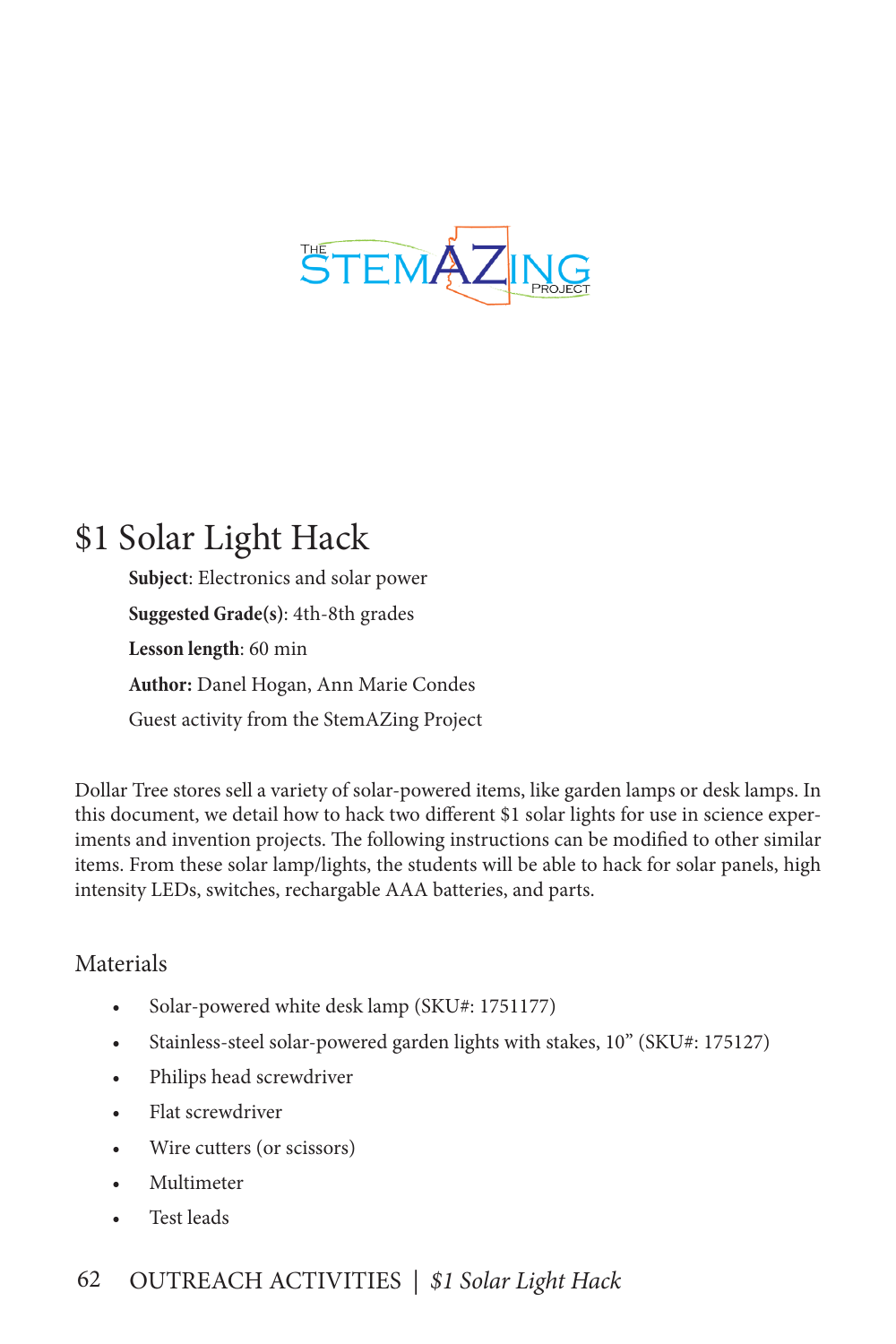## **Instructions**

### Solar-Powered White Desk Lamp







- 1) Take apart the lamp, as shown in Figure 1. The plastic cover for the LEDs is removed by twisting first. Everything else is simply press fit together so pull the pieces apart.
- 2) Unscrew two screws holding the solar assembly together to reveal the wires and rechargeable battery, as shown in Figure 2.
- 3) Cut all five wires right in the middle of their length, including the one tucked in the white plastic housing, as shown in Figure 3. This can be done either with scissors or wire cutters. The solar panel (in the black plastic housing) will now be separated from the white plastic housing. Note that the colors of insulation around the wires in each light might vary.
- 4) Remove the rechargeable battery from the white plastic housing, as shown in Figure 3. Remove the screw from the green circuit board to free the high intensity LEDs as shown in Figure 4. Important: do NOT remove the LEDs from the circuit board.
- 5) Using a flathead screwdriver, pry the switch off the back plastic housing shown in Figure 5. It is simply held on with some melted plastic and should come free with a little pressure as shown in Figure 6.







Figure 7 shows the high intensity LEDs connected to the battery using test leads to light them up. Figure 8 shows the solar panel connected to a multimeter using test leads to measure the voltage output of the solar panel.